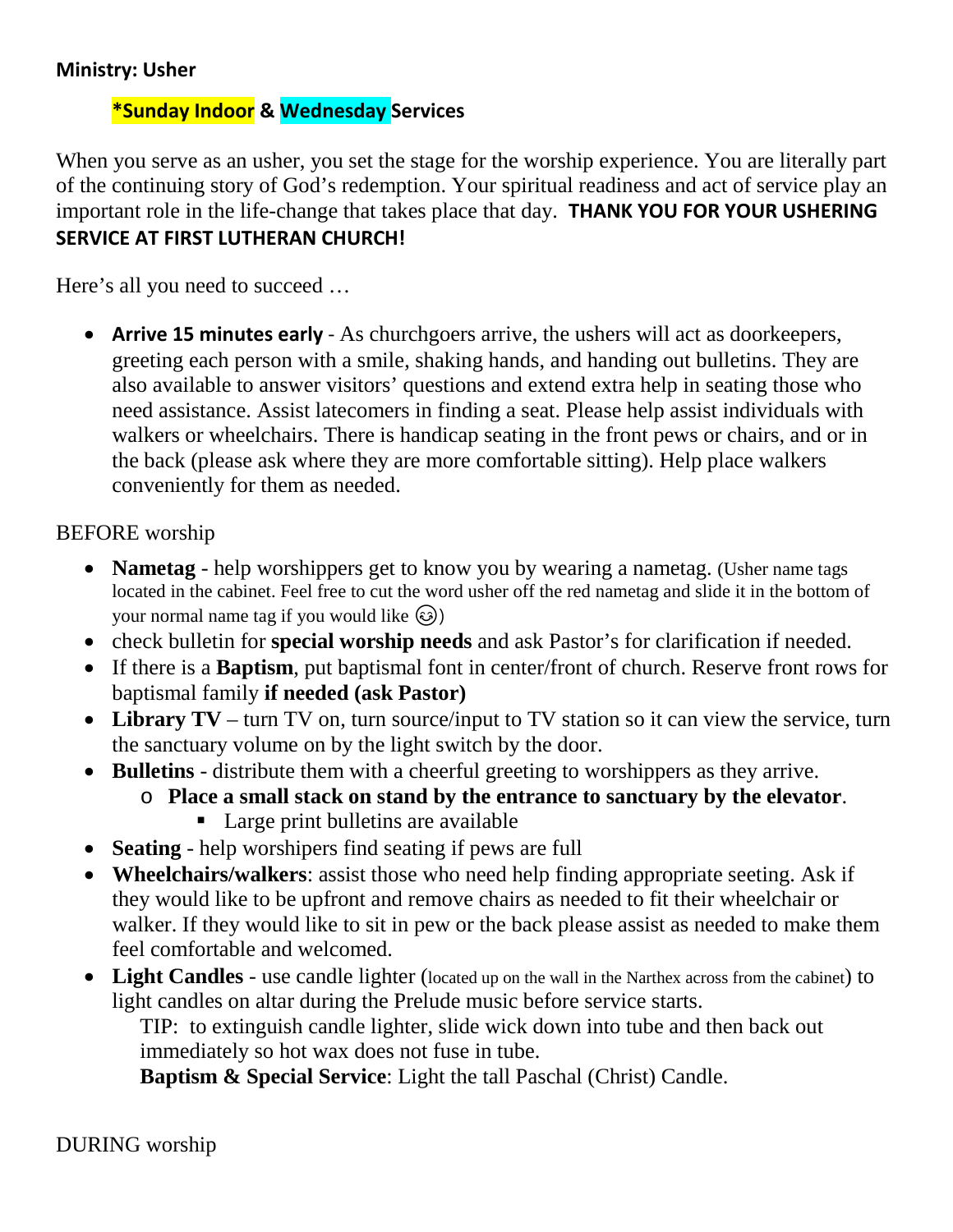- **Offering** Ushers will come up the middle aisle & pass the plate down the pew and the last person sitting in the pew will hand it to the person behind them. Face forward when passing plates from row to row. When directed by pastor, two ushers take plates forward, place them on the altar, step back away from the altar and turn in toward one another as you turn to leave. If there are Prayer Requests in the offering plate, hand them to the Pastor.
- **Head count** count all worshippers including choir/musicians and record number on "Attendance" slip (you will find an "Attendance" slip attached to bulletins). TIP: count from the balcony during the reading of the lesson
- **Communion**
	- o Help direct congregation to Holy Communion
	- o Let pastors know if someone is unable to come forward and needs to be served at their seat
	- o **If choir is present**, ushers will invite choir first to come for Holy Communion.
- **Extinguish candles** as soon as the closing hymn starts.

TIP: Do not apply pressure on candle wick, just eliminate the air getting to it.

AFTER worship

- **Greet** the congregation as they leave & provide assistance as needed, especially if walker assistance is needed
- **Tidy up** pick up anything left in pews and inform pastors of any special needs.
- **Offering** 2 ushers together, empty collection plates into zippered money bags (these are in cupboard on back side of altar). Place zippered money bags in gold mail box slot next to drinking fountain outside the office door.

**Large Service** (like Easter & Christmas) there will be more ushers, and special arrangements for guiding congregation for Holy Communion, candle lighting, etc. (e.g., allow balcony and choir to commune first, going to front of church, while splitting the sanctuary front and back to receive in Communion at the chancel and narthex stations.)

**Emergency Procedures:** If an **emergency call 911**. The **AED** is located by Snack Station on Wall entering the Dinning room. **Fire Extinguisher** are located: 1 in Narthex by left side sanctuary doors, 1 in the chapel, 1 by the exit door by Multi-purpose room. Notify Pastor & Take the lead in getting people to safety in an orderly manner.

# **WHO ARE THE KEY ORGANIZERS / LEADERSHIP / CONTACT PERSON:**

• Contact the office